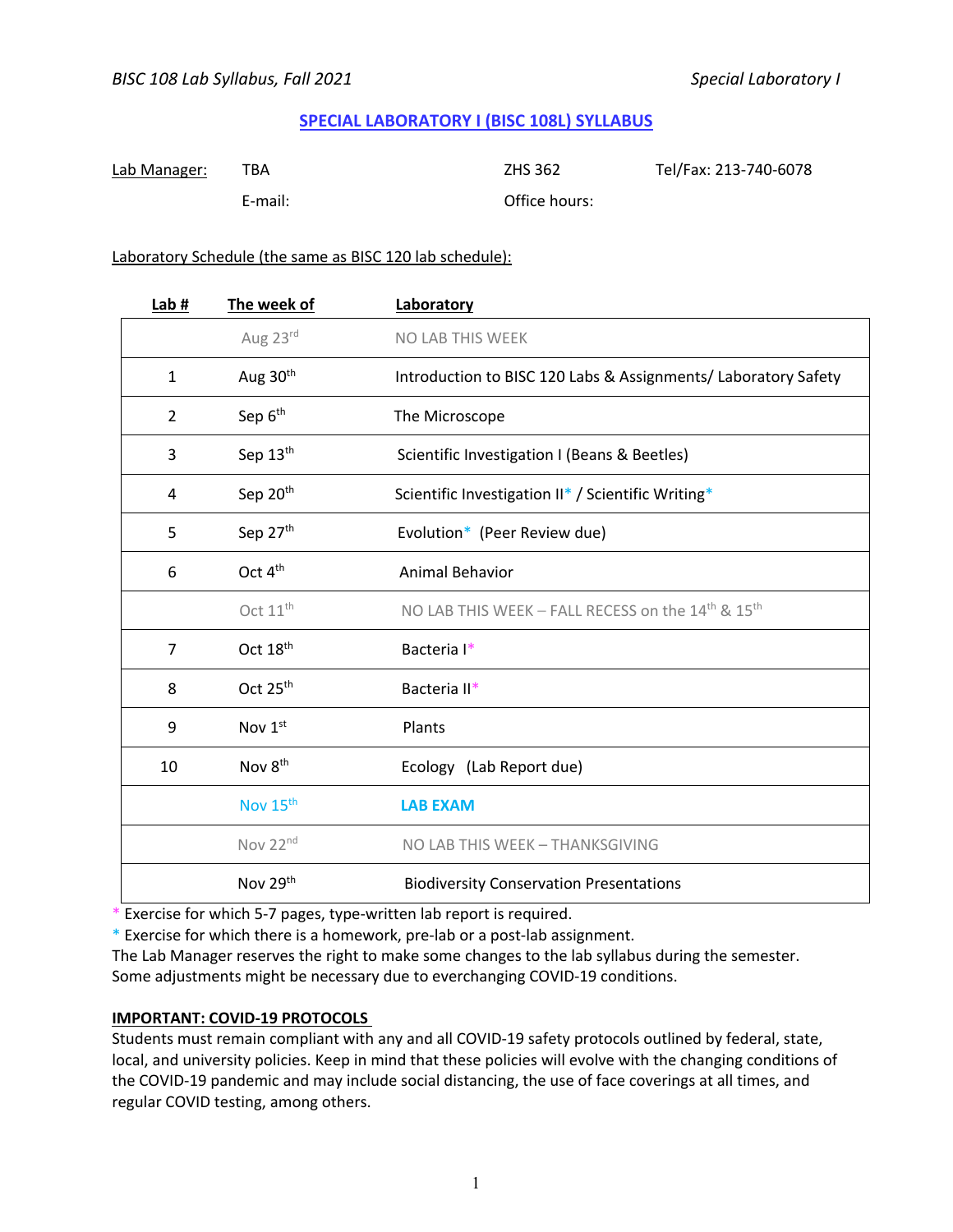# **Learning Objectives:**

At the end of the course, students will:

- know key concepts of the scientific method
- know the mechanisms of heredity
- know the theory of evolution
- understand how evolution explains the diversity of life on Earth
- know the defining characteristics of the domains Bacteria and Eukarya
- understand how the environment and organisms contribute to the evolution of ecological relationships
- understand how the environment continues to change and how this affects the evolution of life on Earth
- be able to design and conduct scientific investigations
- be able to think critically about how experimental evidence answers a scientific question
- be able to perform biological laboratory techniques

### REQUIRED READING

A PDF of the **Fall 2021 BISC 120 Laboratory Manual** will be posted on Blackboard. Chapter printouts must be brought to lab each week.

## LABORATORY POINT DISTRIBUTION

The laboratory portion ( $328$  points) will count for  $\frac{33\%}{33\%}$  of your final course grade, distributed as follows:

| Lab Quizzes $(10 - 4$ points each)            | 40 pts    |
|-----------------------------------------------|-----------|
| Homework $(2 - 10$ points each)               | 20 pts    |
| <b>Scientific Reading</b>                     | 12 pts    |
| Lab Report                                    | 40 pts    |
| Lab Report Peer Review                        | 20 pts    |
| Lab Exam                                      | $146$ pts |
| <b>Biodiversity Conservation Presentation</b> | 30 pts    |
| Lab Participation (2 points per lab)          | 20 pts    |

### LABORATORY PERFORMANCE GUIDELINES

You are required to attend all lab sessions. Any unexcused absences will seriously affect your evaluation and lab participation points. Come to lab on time. You are also to remain for the entire lab session or until excused by your instructor. DO NOT make any other appointments for the time you are scheduled to be in lab.

You are required to wear closed toe shoes, long pants and a knee-length lab coat. Before you begin the lab exercise, make sure that you remove all unnecessary materials from your work area. At the end of the lab session, clean and return all supplies to their proper place, clean your work area, and slide your chair under the table. Check with your instructor before leaving.

NO EATING OR DRINKING IS ALLOWED IN THE LABORATORY UNDER ANY CIRCUMSTANCES.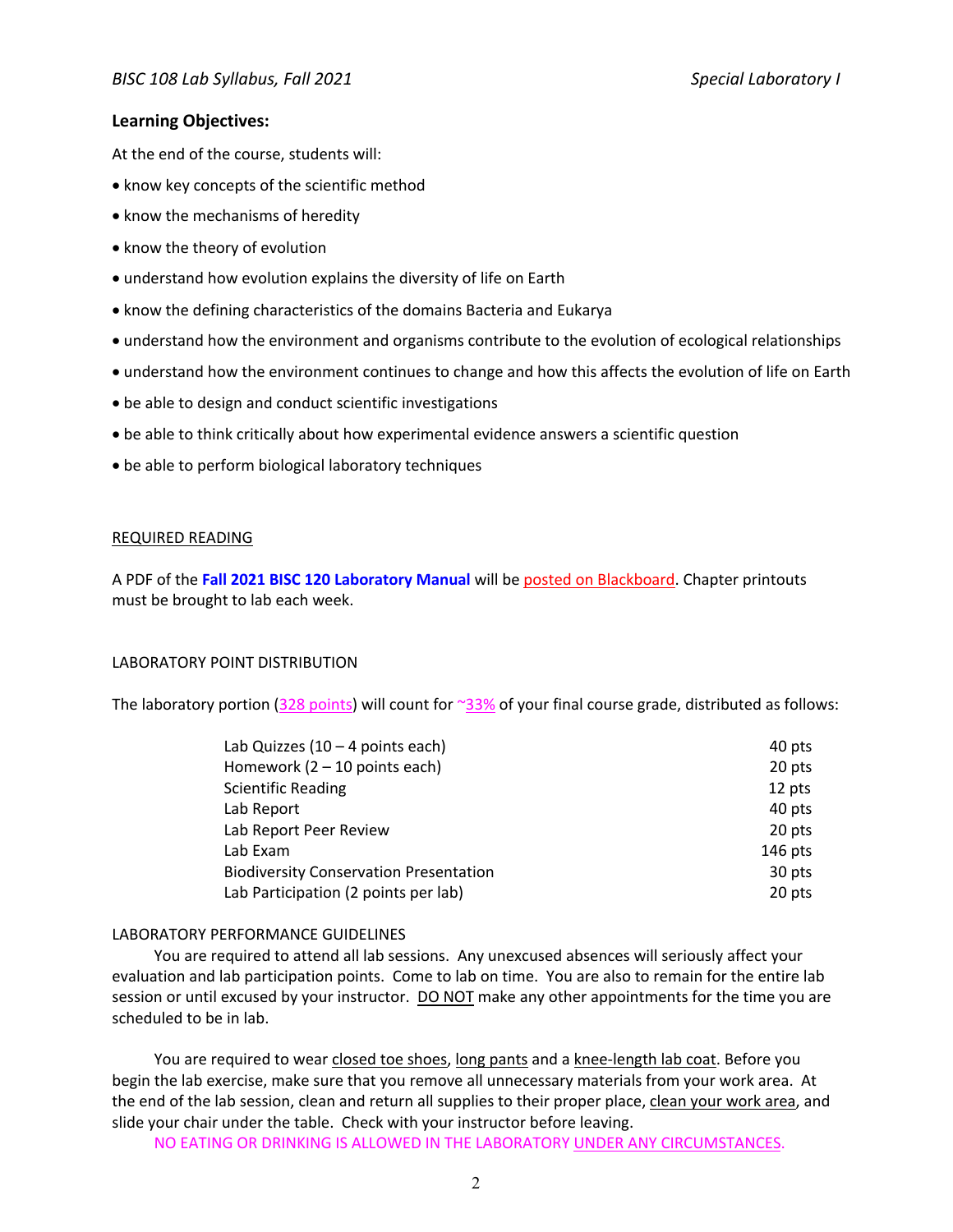## PRE-LAB QUIZZES

Each student will take a Blackboard pre-lab quiz prior to coming to lab each week. Quizzes will consist of multiple choice questions. Questions will test your knowledge of the material you will be covering that week in lab.

## LAB MANUAL

During each lab students need to record their results (drawings, observations, calculations) in their lab manual. Tables need to be filled and all post-lab questions answered. Each student is required to show their TA the lab manual and obtain their signature before leaving the lab.

## HOMEWORK ASSIGNMENTS

During the semester you will have two homework assignments, based on your lab experiments. Assignments are explained in the lab manual and more information can be found on Bb.

## PRE-LAB ASSIGNMENT – SCIENTIFIC READING

You will have to read a peer-reviewed scientific paper and answer questions on Bb before you come to lab. You are expected to participate in a lab discussion of the paper with your lab instructor and your labmates.

### SAMPLE LAB REPORT PEER REVIEW

Each student will review one of the sample lab reports. Instructions will be posted on Blackboard once the semester starts.

### LAB REPORT

One lab report will be written during the semester. Lab report must be posted on Blackboard (*Lab Reports* turnitin link) and a hard copy turned in at the beginning of the lab session. Lab report guidelines will be posted on Bb (https://blackboard.usc.edu/) in the beginning of the semester.

### LAB EXAM

The cumulative lab exam will test your understanding of the topics, concepts and exercises covered during the semester.

Missed Lab Exam: *It is your responsibility to be present on the day of the lab exam.*

If you miss a lab exam due to a serious illness, you must present a valid excuse to the Lab Manager within 24 hours of the missed exam. A valid excuse is considered to be an official note from your doctor, or the summary of your visit. Note that neither you, nor your doctor, need to tell us the nature of your illness – we just want to verify whether you were too ill to take the exam. If you miss an exam for nonillness related reasons, you must provide similarly convincing documentation of the emergency to the Lab Manager. If we judge your excuse to be valid, you will be allowed to take lab exam in another lab section. If you do not have a valid excuse or fail to provide it within the allotted time, you will receive zero points for the missed lab exam.

### MISSED LABS

If you miss a scheduled lab exercise due to illness or emergency, please contact the Lab Manager to see whether it will be possible to make up the exercise by attending an alternative lab section. For logistical reasons, it will not be possible to make up a missed lab exercise after Friday afternoon of the week in question. Therefore, students with labs scheduled on Fridays will have little or no alternative should they miss lab unexpectedly. Only a few requests for alternative labs can be accommodated, because few sections have available space. Therefore, it is very important for you to attend your scheduled lab section.